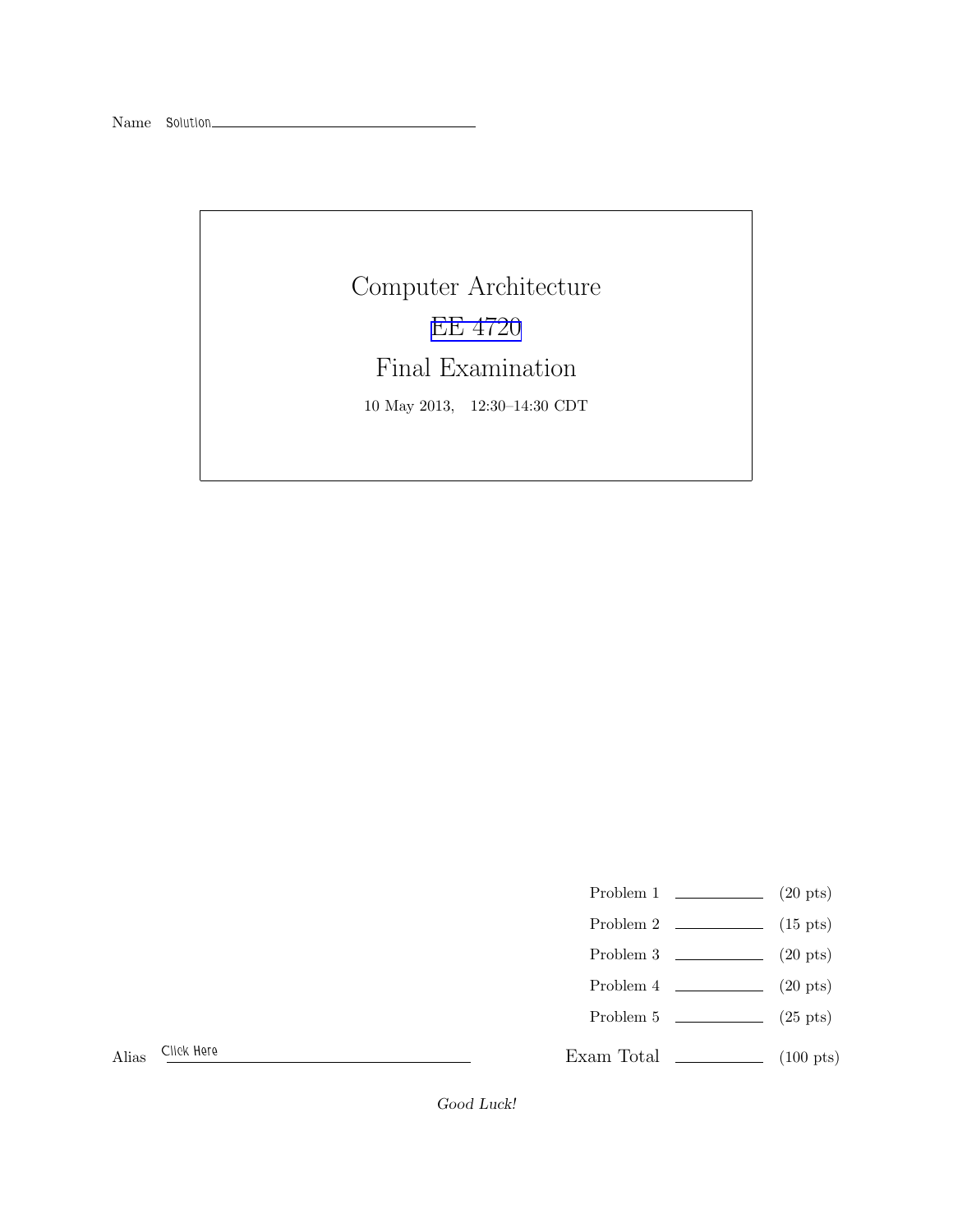Problem 1: (20 pts) The MIPS implementation below includes a two-stage integer multiply unit (Y1 and Y2) for the mult instructions, similar to the MIPS implementation covered in Homework 4. Some wires are labeled with cycle numbers and values that will then be present. For example,  $|c5:14|$  indicates that at cycle 5 the pointed-at wire will hold a 14. Other wires just have cycle numbers, indicating that they are used in that cycle. Note that instruction addresses are provided.

- Write a program consistent with these labels.
- $\triangledown$  All register numbers and immediate values can be determined.



Easy Source Registers: In ID the  $\boxed{c1.0}$  tells us that in cycle 1 the instruction in ID (the one with address 0x1000) uses r0 as an rs source register. Similarly  $\boxed{c5:16}$  tells us that the instruction at  $0x110c$  uses r16 as a source. The  $\boxed{c1:19}$  and  $\boxed{c3:11}$  provide the rt registers for the instructions at 0x1000 and 0x1104.

# Cycle 0 1 2 3 4 5 6 7 8 9 10 11 12 13 14 15

Easy Destination Registers: In EX the  $\overline{c}$  c5:14 tells us that the destination of the instruction at  $0x1108$  is  $x14$ . In WB (but appearing at the bottom of ID) the  $\boxed{c5:12}$  tells us the instruction at  $0x1004$  has a destination of  $r12$ .

Easy Immediate: In ID the  $\sqrt{65.47}$  tells at that the instruction at  $0x110c$  uses an immediate and that it is 47.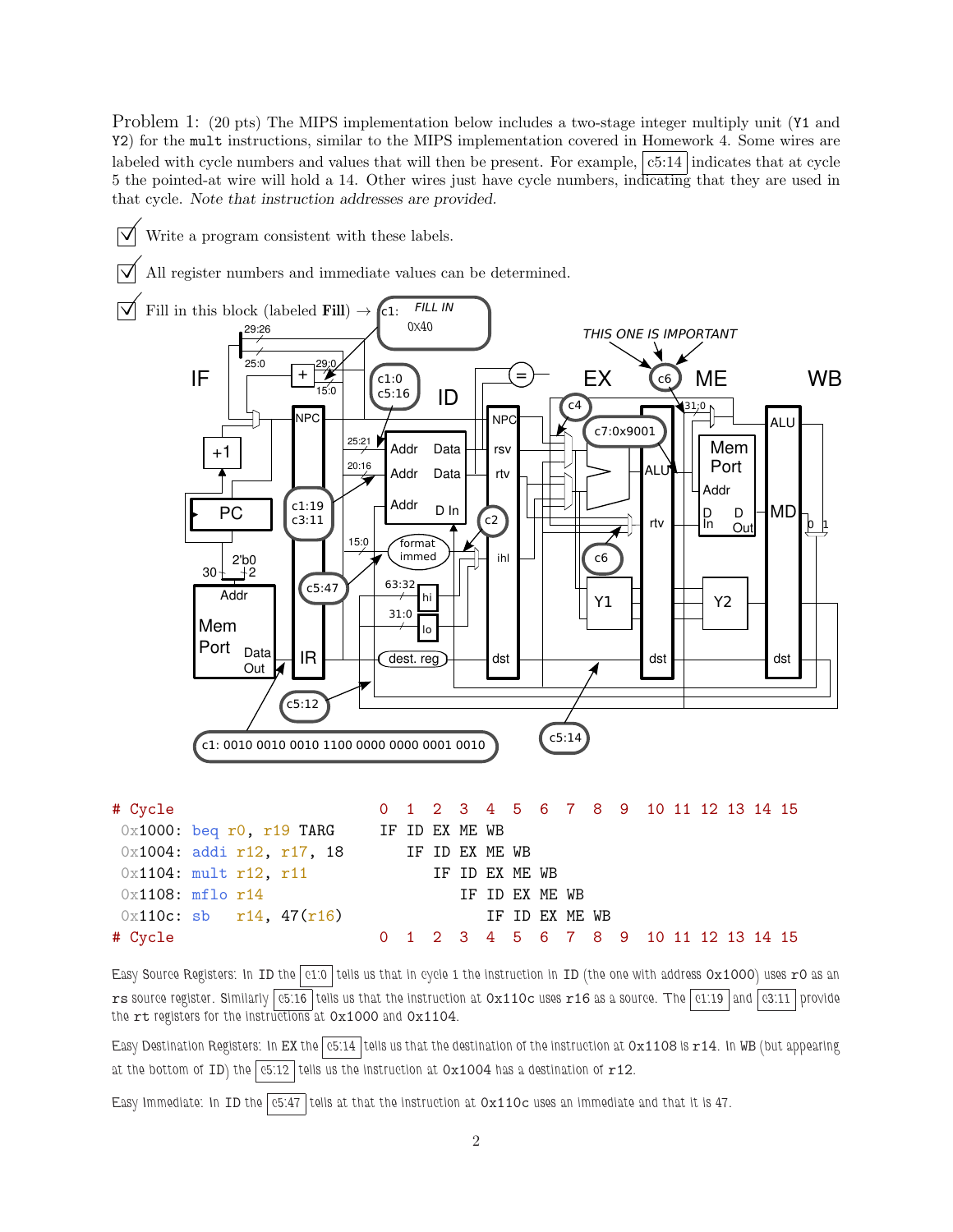Easy Dependencies: The c4 in EX tells us that the first source of the instruction in EX,  $0x1104$ , uses the result of the instruction in ME,  $0x1004$ . Therefore, the first source of  $0x1104$  must be  $r12$ . Similarly the  $\overline{c}6$  in EX tells us that the rt source of  $0x110c$ is produced by  $0x1108$ ; it also tells us that  $0x110c$  is a store instruction, the store value must come from  $r14$ .

Less-Common Dependency: The  $|c6|$  in ME tells us that  $0x1108$  uses a result from an instruction in WB,  $0x1004$  (this bypass path can only bypass values that are to be written to the 10 register). The 10 register is the destination of  $0x1104$ , which must be a mult because no other instruction uses the Y units, and the source of  $0x1108$ , which must be a mflo because that is the only instruction that uses the lo register as a source. Note that the lo register is not shown in assembly language.

Parsing: The  $|c2|$  in ID tells us that  $0x1004$  is a type I instruction. We have the encoded form of the instruction in IF:

c1: 0010 0010 0010 1100 0000 0000 0000 0001 0010 . From this we can parse out the rs and rt registers (r17 and r12), as well as the immediate (18). We can also parse the opcode, 8, but one did not have to know that the opcode was for an addi instruction.

The Store Instruction: As mentioned earlier the  $|c6|$  in EX reveals that  $Ox110c$  is some kind of store instruction. The  $|c7:0x9001|$ tells us that it cannot be a sw because the address of a sw must be a multiple of 4, similarly it can't be a sh. The only common store remaining is sb (store byte).

The mult and mflo Instructions: See the less-common dependencies paragraph above.

The Branch: The pattern of instruction addresses tells us that the instruction at 0x1000 must be some kind of delayed control transfer (branch, jump, call). The c1: FILL IN in ID tells us it must be a branch. Let i denote the immediate field value (which is what is needed for the fill-in box. The branch target is computed by adding  $4\times$  the immediate to the delay slot address, that is: 0x1104 = 0x1004 + 4i. From that we get  $i = 40_{16}$  (or 0x40).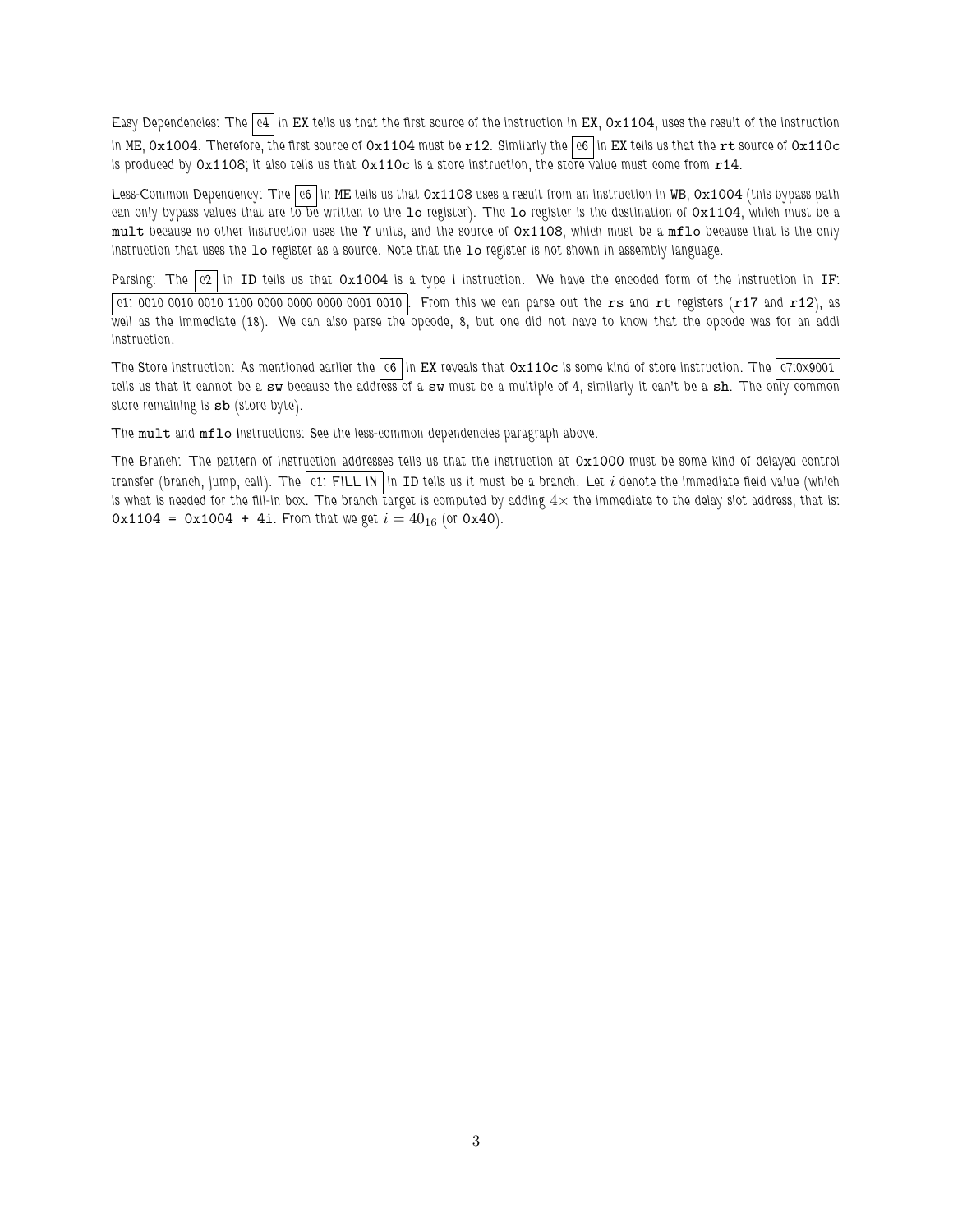Problem 2: (15 pts) Illustrated below is a 2-way superscalar MIPS implementation. Design the hardware described below. You can use the following logic blocks (with appropriate inputs) in your solution: The output of logic block isALU is 1 if the instruction's result is computed by the integer ALU. The output of logic block  $rtsrcs$  is 1 if the instruction uses the rt register as a source. The output of logic block isLoad is 1 if the instruction is a load.



(*a*) Design logic to generate a signal named STALL, which should be 1 when there is a true (also called data or flow) dependence between the two instructions in ID.

 $\triangledown$  Control logic to detect true dependence in ID and assign STALL.

Solution appears above in blue. The stall signal for this part is the output of the OR gate. To help understand what's going on the IR (instruction register) for slot 0 is shown in purple and the IR for slot 1 is shown in gold. The logic compares the destination of the instruction in ID slot 0 with the two sources of the instruction in slot 1. If either matches, the stall signal is generated (which before part b would be the output of the OR gate). The rtSrc logic is needed because the  $rt$  field might hold a destination register number, and we would not want to stall for that.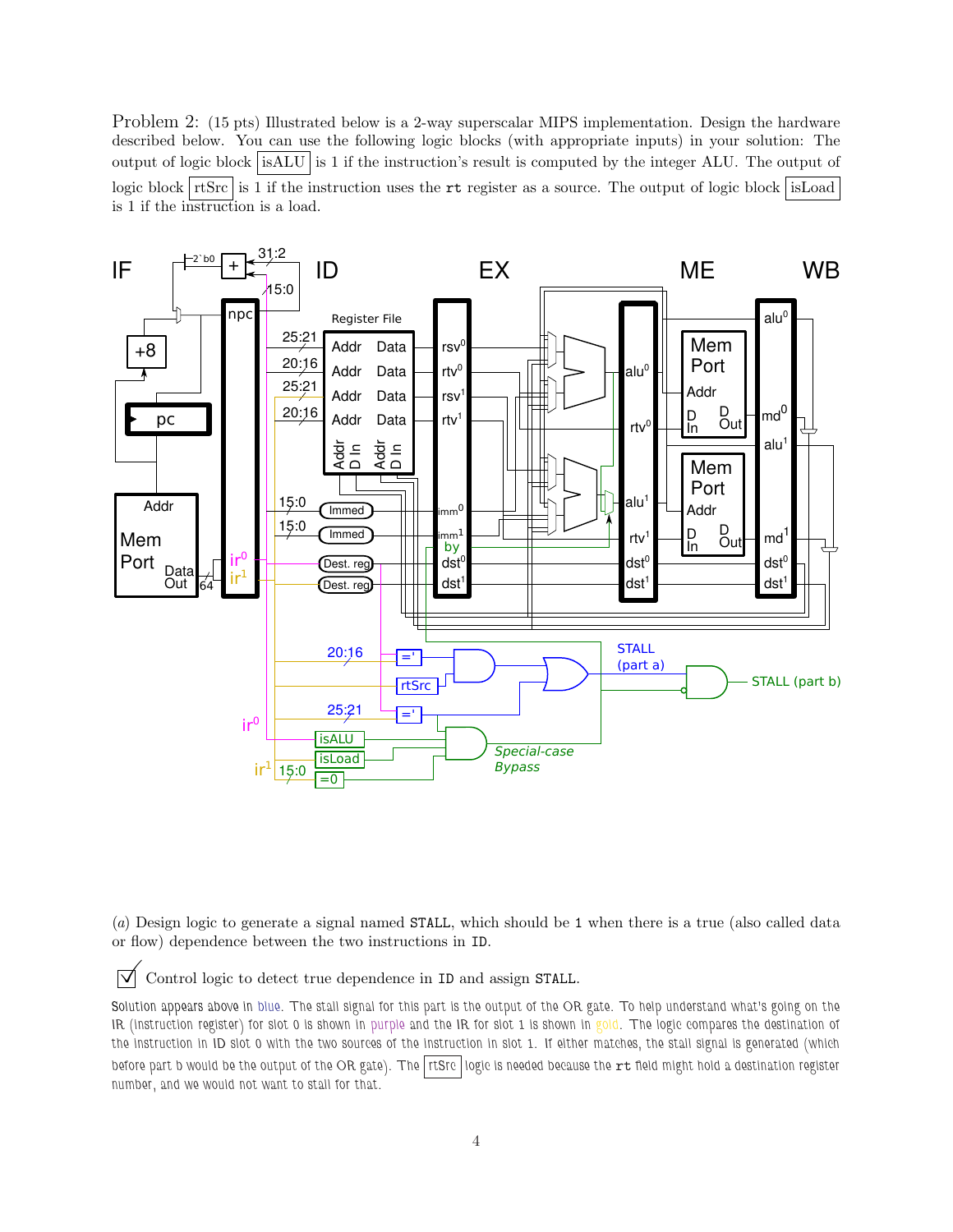(*b*) The code fragment below should generate a stall in our two-way superscalar implementation when the two instructions are in the same fetch group. However this particular arithmetic/load pair is a special case in which the stall is not necessary when the right bypass path(s) and control logic are provided. *Hint: Something about the* lw *makes it a special case.*

```
0x1000: add r1, r2, r3
0x1004: 1w r4, 0(r1)
```
 $\overrightarrow{\mathsf{A}}$  Add the bypass path(s) needed so that the code executes without a stall.

The bypass path appears at the output of the slot-1 ALU. The slot 0 ALU computes the add (for the example above) and the slot 1 ALU computes r1 + 0. For this special case, where the immediate is zero and we are using the destination of the slot-0 instruction, we can bypass.

 $\overline{\sqrt{\ }}$  Add control logic to detect this special case and use it to suppress the stall signal from the first part.

The control logic appears in green. The logic checks for an ALU instruction in slot 0, a load with a zero immediate in slot 1, and a dependence between the slot-0 and -1 instructions. If all are true the special-case-bypass signal is 1, and that is used to control the new bypass multiplexor and to suppress the stall signal.

Note that the bypass signal must go through the pipeline latch, if it were connected directly to the green EX-stage mux it would be affecting the wrong instructions.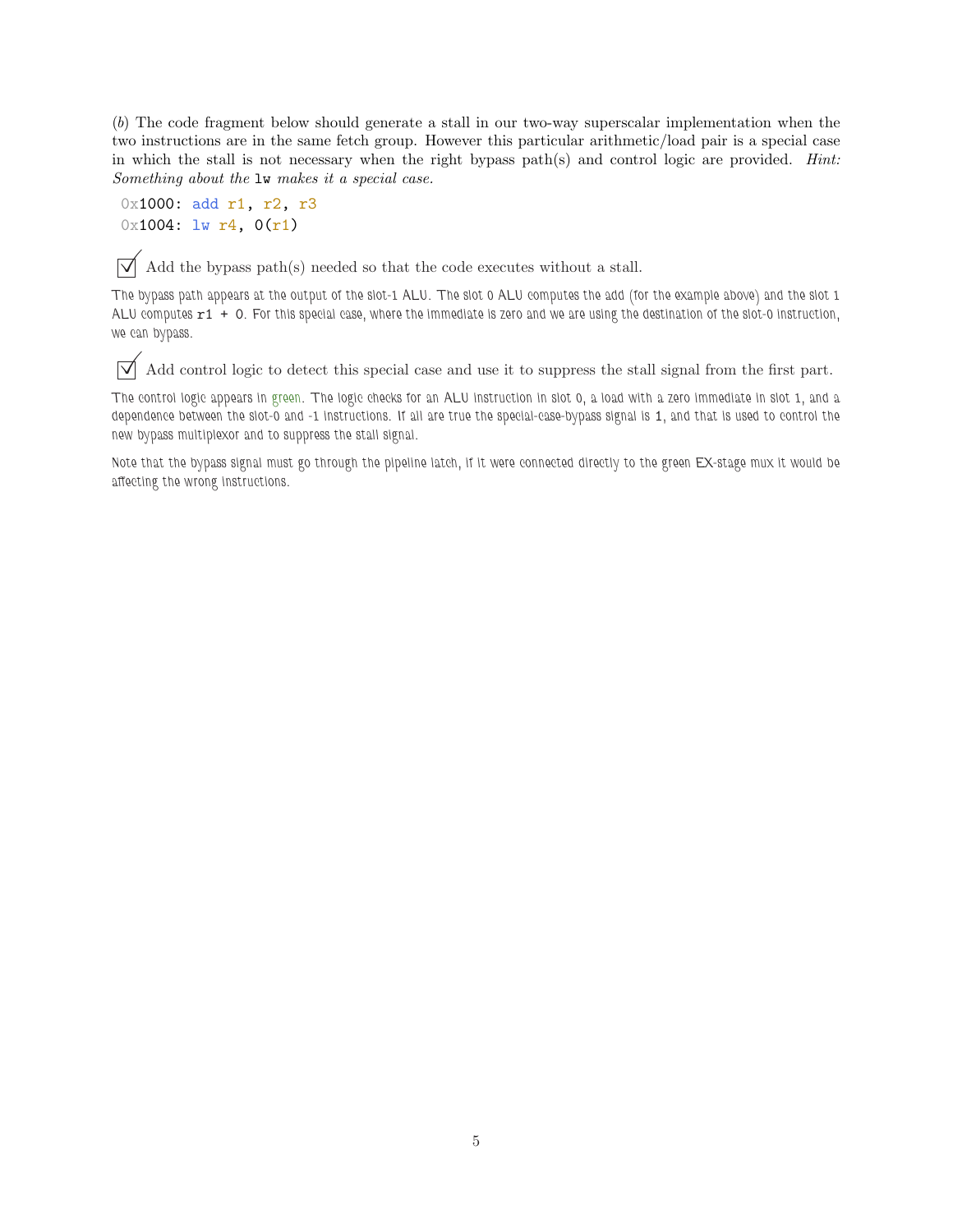Problem 3: (20 pts) Code producing the branch patterns shown below is to run on three systems, each with a different branch predictor. All systems use a  $2^{14}$  entry BHT. One system has a bimodal predictor, one system has a local predictor with a 12-outcome local history, and one system has a global predictor with a 12-outcome global history.

(*a*) Branch behavior is shown below. The r outcomes for branch B2 are random and are modeled by a Bernoulli random variable with  $p = .25$  (taken probability is .25). Answer each question below, the answers should be for predictors that have already warmed up.

|  |  |  | B1: T N T T T N T N T T T N |  |  |  |
|--|--|--|-----------------------------|--|--|--|
|  |  |  | B2: T N T T T N T N T T T N |  |  |  |
|  |  |  | B3: T T T T T T T T T T T T |  |  |  |

What is the accuracy of the bimodal predictor on branch B1?

By straightforward analysis (see work below) the accuarcy is  $\frac{4}{6}=\frac{2}{3}$  . Note that the accuracy is based on a repeating pattern (the part under the dashes). The pattern of outcomes repeat, and the counter value is the same, 2, at the beginning and the end of the repeating part.

| SOLUTION WORK |  |  |  |                    |  |                 |  |                               |  |  |  |         |
|---------------|--|--|--|--------------------|--|-----------------|--|-------------------------------|--|--|--|---------|
|               |  |  |  | Repeating pattern: |  |                 |  |                               |  |  |  |         |
|               |  |  |  |                    |  |                 |  | Ctr:0 1 0 1 2 3 2 3 2 3 3 3 2 |  |  |  |         |
|               |  |  |  |                    |  | B1: T N T T T N |  | TN TTT                        |  |  |  | $\cdot$ |
| Mispred:      |  |  |  |                    |  |                 |  | x                             |  |  |  |         |

What is the approximate accuracy of the bimodal predictor on branch B2?  $\overrightarrow{\mathsf{p}}$  Explain.

Short answer: The 2-bit counter value will be 2 or 3, and so all the taken branches will be correctly predicted, for a

prediction ratio of  $\frac{3+0.25}{6}$ 

.

Explanation: Notice that there never will be more than one consecutive not-taken outcome and that sometimes there are three consecutive taken outcomes (when  $r$  is taken). For that reason the 2-bit counter cannot be lower than 2 (after reaching a 3 during warmup). With a value of 2 or 3 it will always predict taken, that is the correct prediction for the three T outcomes and is correct for  $\mathbf{r}$  25% of the time. The total accuracy is then  $\frac{3+0.25}{6}$ .

 $\triangledown$  What is the minimum local history size needed to predict B1 with 100% accuracy? Ignore branch B2 for this question.

The minimum history size is |4 outcomes | To see why consider the six possible local histories (sorted) below. Suppose the local history size were just two outcomes, and consider the first two patterns below. If the local history were NT the next outcome might be N or T, and so the branch could not be predicted. Similarly three outcomes are insufficient, consider local history TNT. But four are sufficient, that's easy to tell in this case because every four-outcome history for this branch is different (look at the first four columns of the table below).

NTNTTTNT NTTTNTNT TNTNTTTN TNTTTNTN TTNTNTTT TTTNTNTT

 $\overrightarrow{\mathcal{A}}$  What is the accuracy of the local predictor on branch B2, ignoring the effect of B1?  $\overrightarrow{\mathcal{A}}$  Explain.

The local predictor will predict the non-r outcomes with 100% accuracy because the pattern repeats and there is enough local history. The r outcomes add to the number of patterns, but other than increasing warmup time they don't affect accuracy of the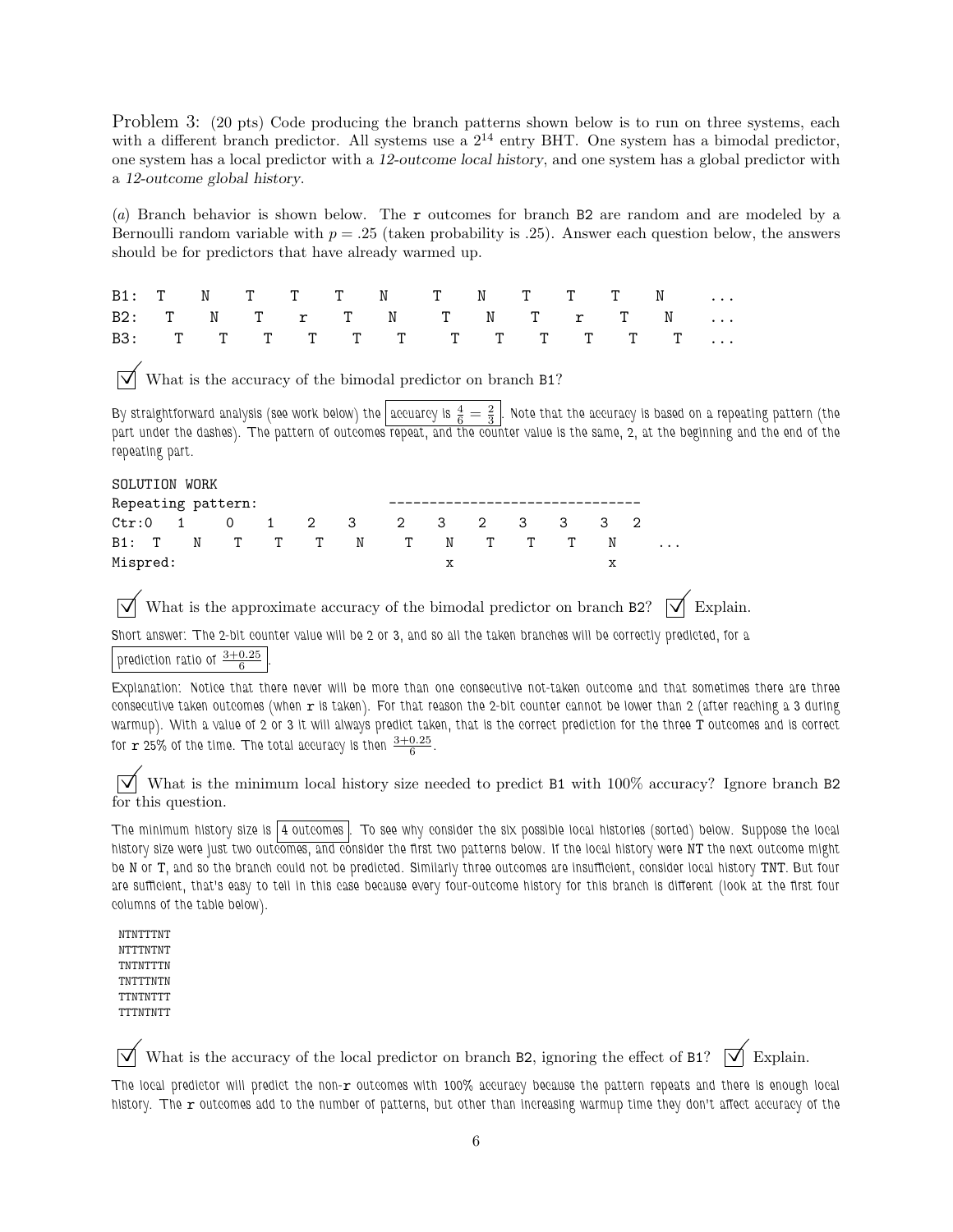non-r outcomes. Since r is biased not-taken the counter for the r outcomes will usually be 0 or 1. Assuming it is always 0 or 1, the accuracy or the  $\bm r$  outcomes would be 75%. The overall accuracy under this assumption is  $\left|\frac{5+0.75}{6}\right|$ . It's easy to find the actual probability of each counter value by solving a simple Markov chain. The probability of a counter value of  $i$  is  $\frac{\omega-1}{\omega^4-1}\omega^i$  where  $\omega=\frac{0.25}{1-0.25}$ . The probability of a zero count is .675 and a one count is .225, so the probability of predicting not-taken is .9. The probability of a correct prediction for the r outcome is  $0.9 \times 0.75 + 0.1 \times 0.25 = .7$ , slightly lower than the .75 we estimated.

 Describe a situation in which branch B2 is mispredicted using the local predictor due to the effect of B1. The low bits of the address of B1 and B2 are different so there is no chance of a BHT collision. How frequently do such mispredictions occur? *Grading Note: The original exam and the Spring 2014 homework question did not include the statement about the low address bits.*

This happens when the  $r$  outcome is  $t$  two times in a row, and then is  $n$ . When we predict the  $T$  outcome (the third  $r$  outcome) the local history for B2, tTNTNTtTNTNT, matches a possible local history for B1. B1 will have warmed up the corresponding PHT entry to 3, but for branch B2 the predicted outcome should be not taken. The chance of this happening is  $\frac14\frac14\frac34=\frac3{64}.$ 

*Thank you to EE 4720 student Payon Huskins for providing a correction to the solution above on 4 May 2015. (The version above has the correction applied.)*

*The original exam and the Spring 2014 homework assignment did not have the statement about the low address bits. The following explains why a BHT collision could not cause a misprediction, meaning that the only the answer above is correct, with or without the low-address-bits statement.*

If bits 15:2 of B1 and B2 were identical the two branches would share a BHT entry and so their local histories would be intermingled (in the same way local histories are intermingled in the GHR). The positions of the N's in the local history would ensure that different PHT entries were used for the two branches, and so there is no chance of B1 affecting B2. Even with the intermingling there would be enough local history to predict B1 and B2 with their respective maximum accuracies.

 $\overline{\vee}$  How many possible GHR values will be present when predicting branch B3? It's okay to show patterns that include r's, but indicate how many of each pattern there are.

Consider the following global history when predicting B3: TttTtrTttTnn. The upper-case outcomes are B3, the lower-case outcomes are B1 and B2. Because there is an r this pattern represents two possible global histories. Pattern B1 can be in six possible rotations, for four of them the  $r$  is in the global history, so the total number of global histories when predicting B3 is  $2 \times 4 + 2 = 10$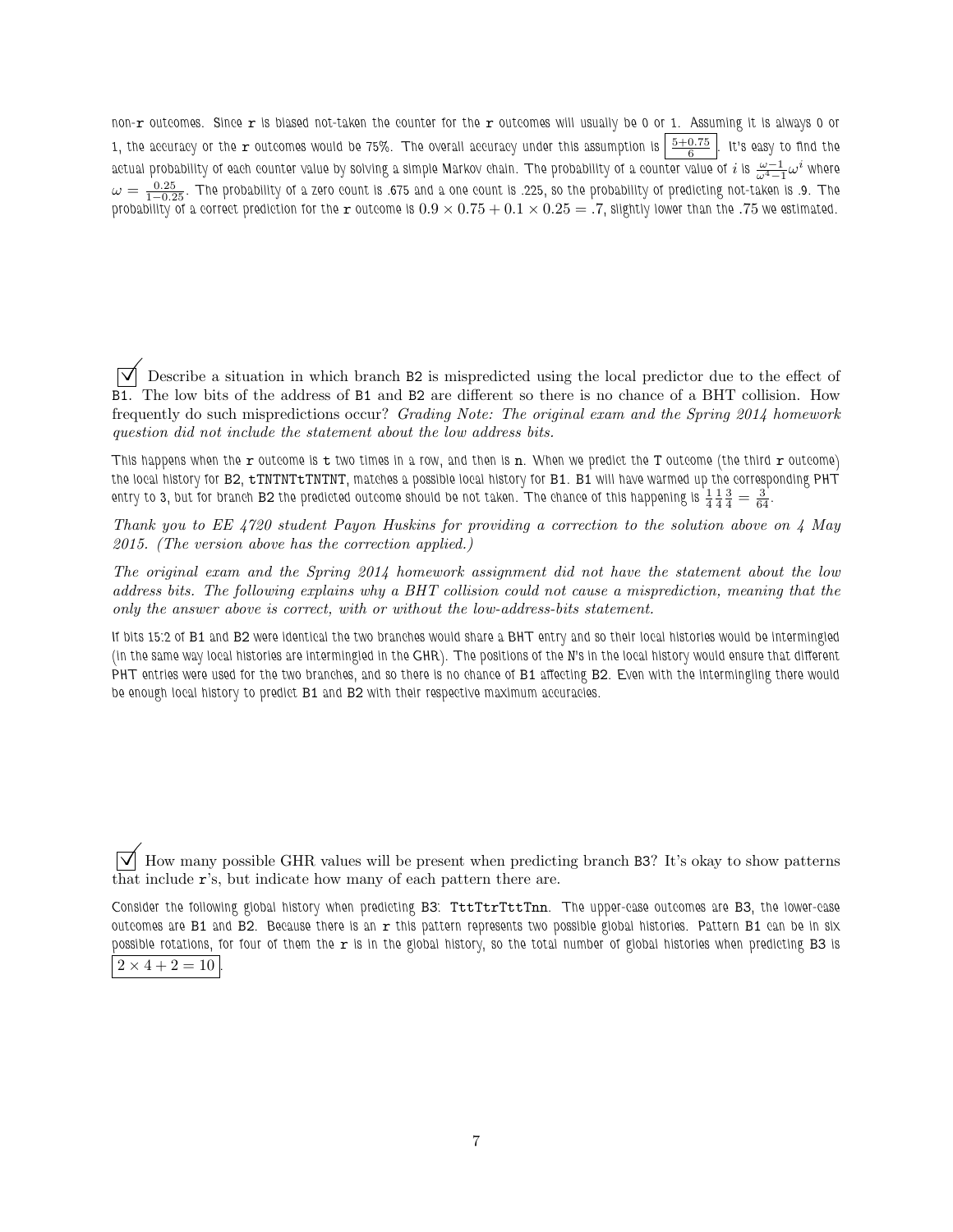Problem 3, continued: Recall that the local predictor uses a 12-outcome local history and a  $2^{14}$ -entry BHT.

(*b*) Draw a diagram of the local predictor hardware used for making a prediction but omit the hardware for updating the predictor. The input to your hardware should be PC, and output should be a 1-bit quantity (0 for not-taken, 1 for taken).

- Be sure to show the BHT and PHT.
- Assume that PC is the address of a branch. (That is, don't worry about detecting non-branch instructions.)
- Don't predict the target, just the direction (taken or not-taken).

 $\triangledown$  Local predictor hardware for predicting branch direction.

Label wires with bit ranges (*e.g.* 31:26) or number of bits, as appropriate.

Solution appears below.



(*c*) How much memory is needed to implement the local predictor. Only include storage for predicting the branch direction, do not include storage for predicting the branch target.

 $\overrightarrow{\mathcal{N}}$  Storage needed to implement local predictor.  $\overrightarrow{\mathcal{N}}$  Indicate unit.

In real life [tm] a BHT entry for a local predictor might have a field for identifying the type of instruction (branch, jump, non-CTI, *etc.*), a tag, the CTI target, and of course the local history. As requested, we will only look at the local history. The size of the local history is 12 bits, and there are  $2^{14}$  entries. The PHT has  $2^{12}$  entries (one for each possible local history) and each entry is 2 bits.

```
The total storage is thus \left\lfloor 2^{14} \times 12 + 2^{12} \times 2 \text{ bits} \right\rfloor.
```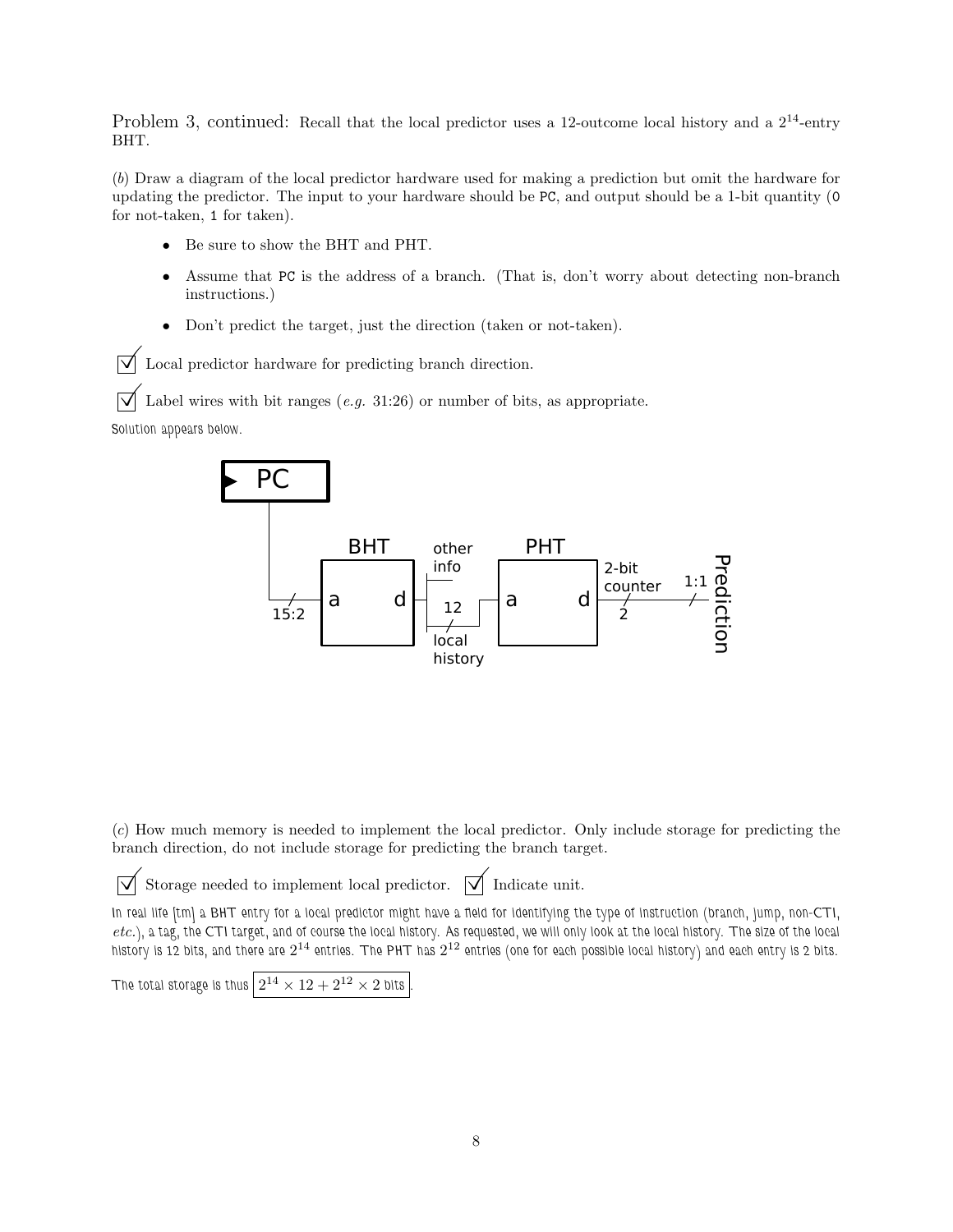Problem 4: (20 pts) The diagram below is for an 8-way set-associative cache. Hints about the cache are provided in the diagram and also in the address bit categorization just below the diagram.

(*a*) Answer the following, formulæ are fine as long as they consist of grade-time constants.



 $\triangledown$  Fill in the blanks in the diagram.

It's the cache capacity,  $2^{23}$  bytes, plus  $8 \times 2^{20-5} \left(40-20+1\right)$  bits.

 $\sqrt{\phantom{a}}$  Line Size (Indicate Unit!!):

Lower bit position of the address going into the tag store gives the line size,  $2^5 = 32$  characters.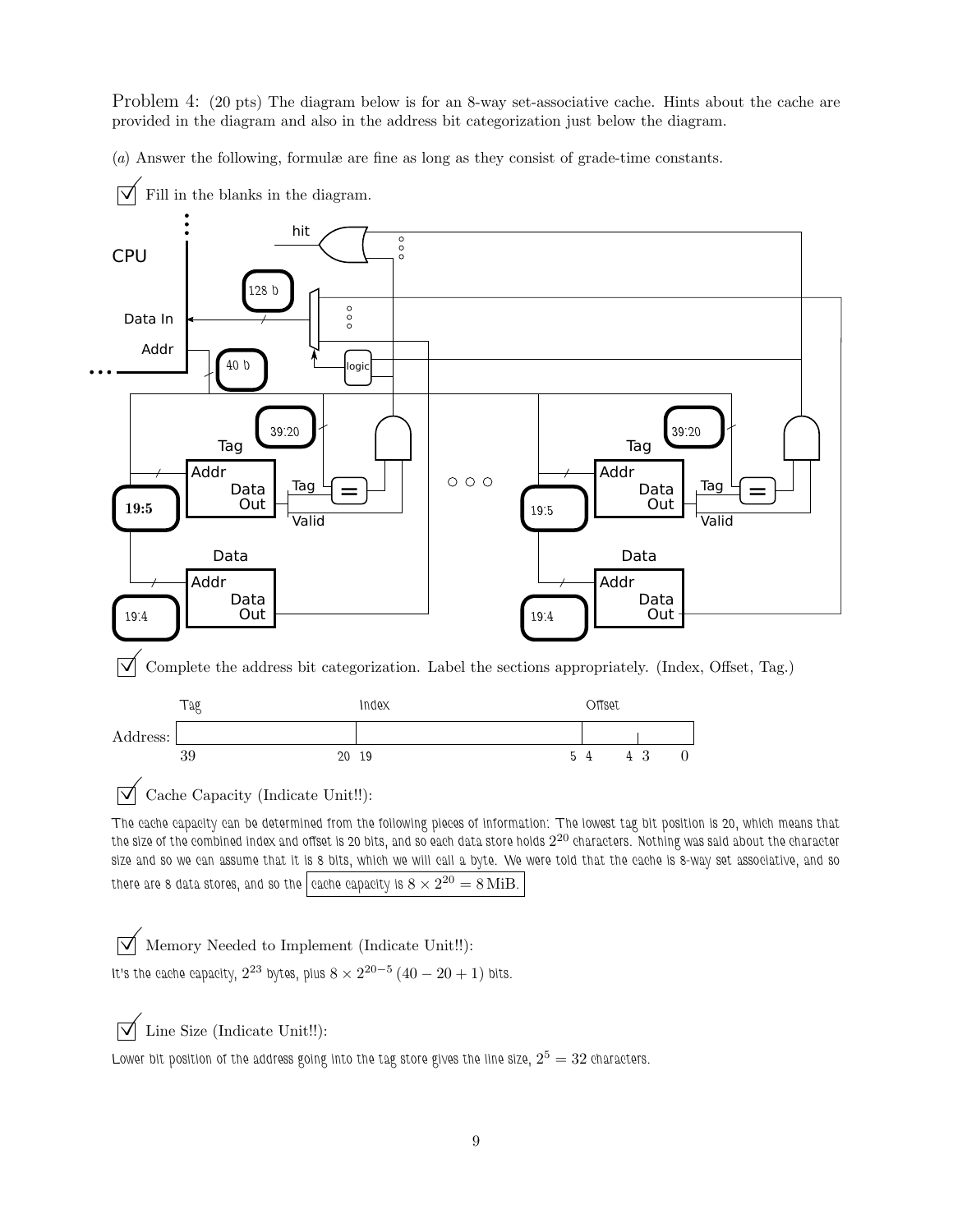$\overrightarrow{\mathcal{A}}$  Show the bit categorization for a **fully associative** cache with the same capacity and line size.

Because the cache is fully associative the number of index bits is zero. The line size doesn't change so we don't change the offset bit positions, instead we increase the size of the tag. The bit categorization appears below.

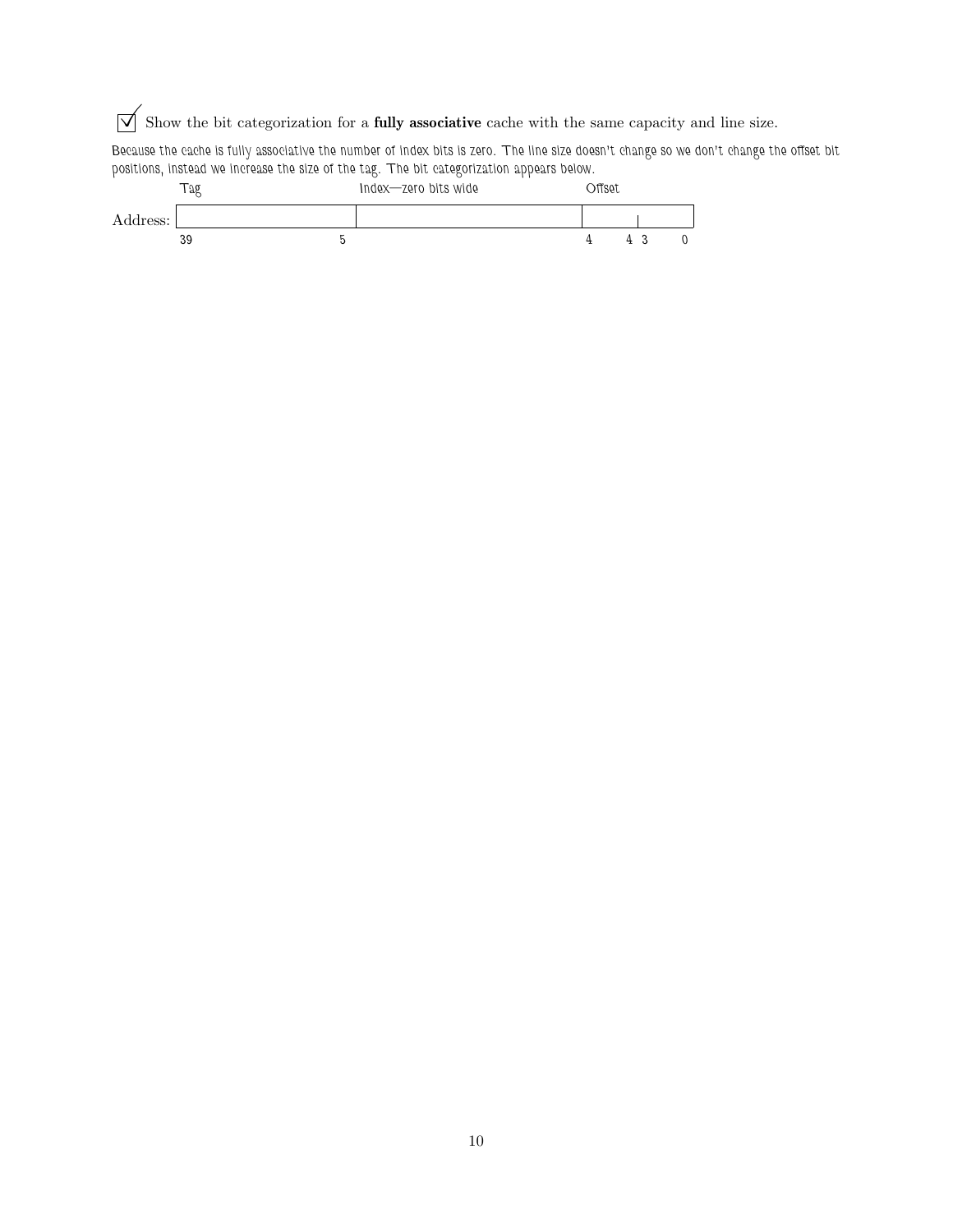Problem 4, continued: The problems on this page are **not** necessarily based on the cache from the previous page. The code in the problems below run on a 4 MiB (2<sup>22</sup> byte) 4-way set-associative cache with a line size of 256 bytes.

Each code fragment starts with the cache empty; consider only accesses to the arrays.

(*b*) Find the hit ratio executing the code below.

```
Complex sum = \{0,0\};Complex a = 0x2000000; // sizeof(Complex) == 16 Each element loaded with 1 load insn.
int i;
int ILIMIT = 1 << 11; // = 2^{11}for (i=0; i<ILIMIT; i++) sum += a[ i ];
```
 $\overrightarrow{\mathsf{V}}$  What is the hit ratio running the code above? Show formula and briefly justify.

The line size of  $2^8=256$  bytes is given. The size of an array element, of type complex, is  $16=2^4$  characters, and so there are  $2^8/16=2^{8-4}=2^4=16$  elements per line. The first access, at  $\mathtt{i=0}$ , will miss but bring in a line with  $2^4$  elements, and so the next  $2^4-1=15$  accesses will be to data on the line, hits. The access at  $\mathtt{i}=\mathtt{16}$  will miss and the process will repeat. Therefore the  $\left|$  hit ratio is  $\frac{15}{16}$  .

(*c*) Find the smallest value for ASIZE that will minimize the hit ratio (make things as bad as they can get) of the code below.

```
struct Some_Struct {
  double val; \frac{1}{16} // sizeof(double) = 8
  double norm_val;
  double a[ASIZE]; };
  const int BSIZE = 1 \leq 10;
  Some_Struct *b;
  for ( int i = 0; i < BSIZE; i++) sum += b[i].val;
  for ( int i = 0; i < BSIZE; i++) b[i].norm_val = b[i].val / sum;
```
Smallest value of ASIZE to minimize hit ratio:

This problem requires some thought.

When <code>ASIZE</code> is zero the element size is 16 and a 256-byte line can hold 16 elements. The first <code>for</code> loop will enjoy a  $\frac{15}{16}$  hit ratio (see the previous part). The second loop, because the cache size is 4 MiB, will have a 100% hit ratio. As we increase ASIZE from 0 the hit ratio first drops due to the loss of spatial locality. The drop in hit ratio will temporarily level off when sizeof (Some\_Struct) is equal to the line size. That occurs when  $(2 + s)8 = 256$ , where s is **ASIZE**, the value is 30. With this value the hit ratio in the first for loop is zero, but the hit ratio in the second for loop is still 100%. This answer, ASIZE=30, would only get partial credit because a smaller hit ratio is possible.

Increasing ASIZE to, say, 40, won't reduce the hit ratio from its ASIZE=30 value, but there is a point where it will start dropping again. If  $\overline{\rm ASIZE}$  were  $2^{17}-2$  then the structure size would be  $(2+2^{17}-2)8=2^{20}$  bytes. For this cache two consecutive elements of the structure would have the same index but different tags. Since the cache is 4-way it could only hold no more than four elements, which means the second for loop would have a hit ratio of only 50% (it's not zero because a miss to the val member brings in the data for the  $\tt norm\_val$  member). This answer,  $\tt ASIZE=2^{17} - 2$  would only get partial credit because it's possible to get the same hit ratio with a smaller value of ASIZE.

With <code>ASIZE</code> set to  $2^{17}-2$  the cache can only hold four elements (the part with  ${\tt val}$  and  ${\tt norm\_val}$ ). Suppose the cache could only hold BSIZE/2 elements (or for that matter, BSIZE-1 elements). Then the hit ratio of the second for loop would be just 50%, the minimum value. The minimum ASIZE is for the case where eight elements have the same tag: if more than eight elements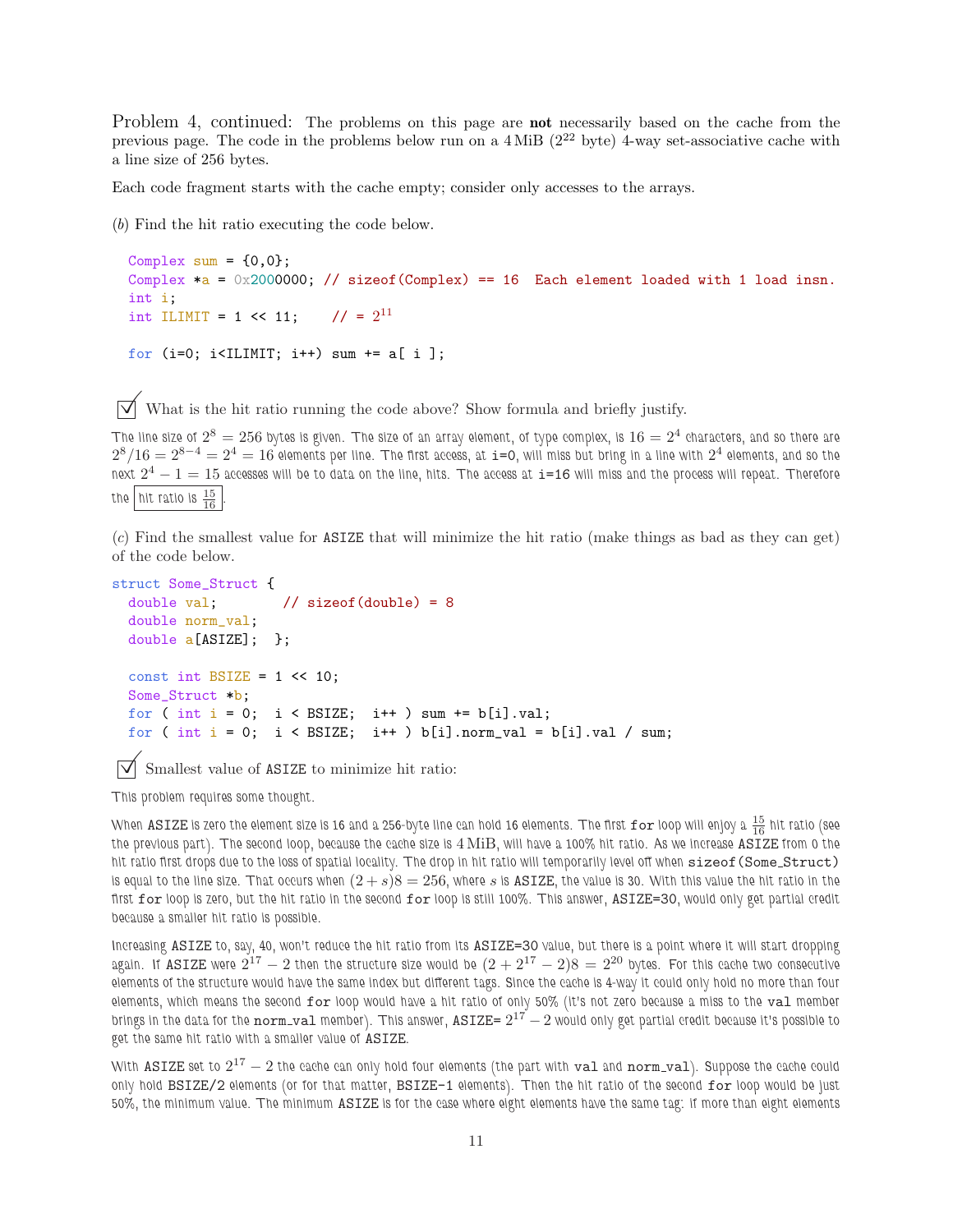have the same tag (as in the previous paragraph) then ASIZE is larger than it has to be. If fewer than eight (four is the next smaller value) have the same tag then there will be no misses in the second  ${\tt for}$  loop. If eight elements have the same tag then there must be  $\bar{\texttt{BSIZE}/8}$ =128 different indices. That means  $128(s+2)8=2^{20}.$  Solving yields  $s=2^{10}-2=1022,$  the full-credit value of ASIZE.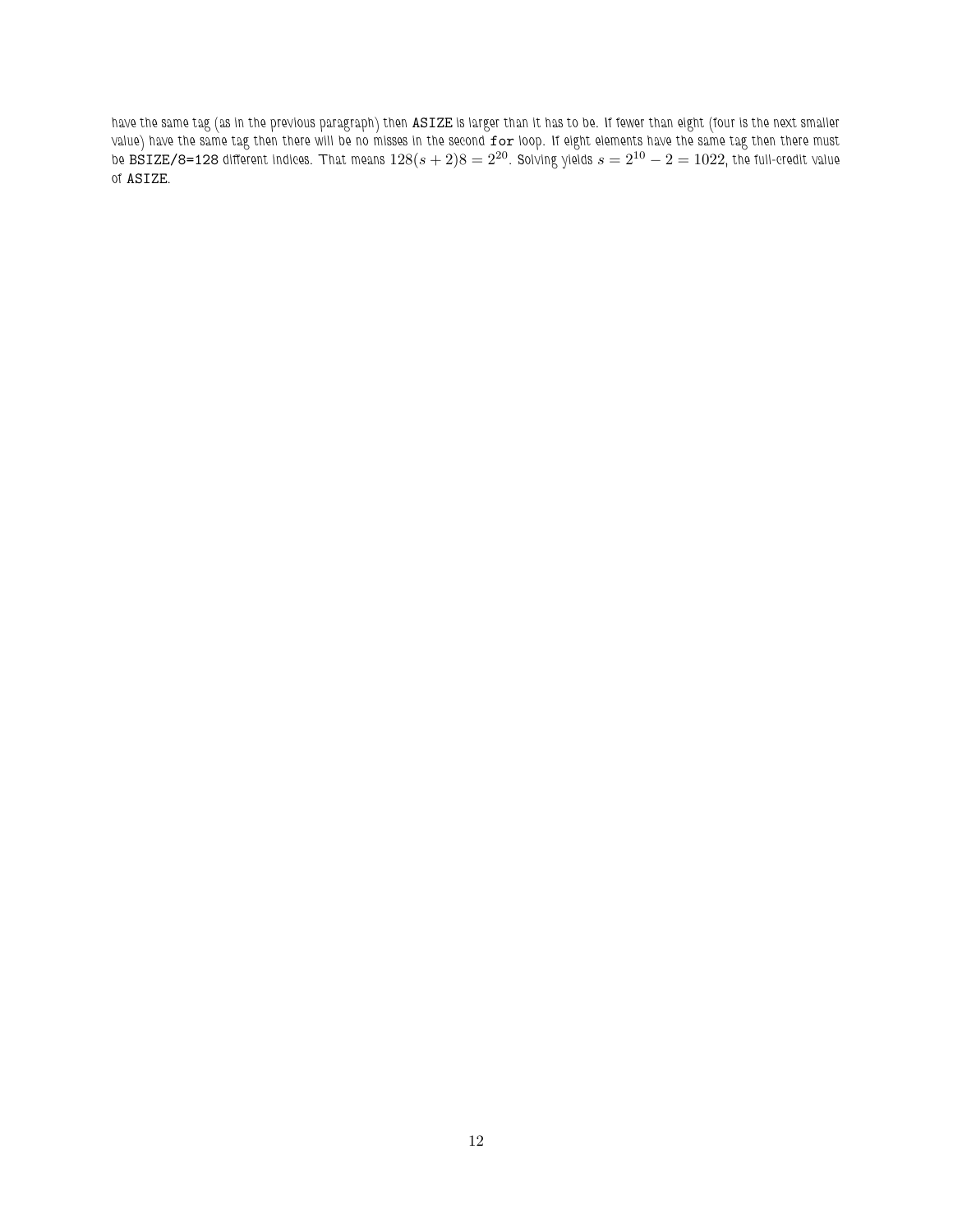Problem 5: (25 pts) Answer each question below.

(*a*) Indicate whether each feature below is a feature of an ISA or the feature of an implementation.

 $\overrightarrow{\mathsf{M}}$  Number of stages in pipeline. Circle One: ISA or Implementation  $\overline{V}$  Number of integer registers. Circle One: ISA or Implementation  $\overrightarrow{\mathcal{N}}$  Number of bits in an integer register. Circle One:  $\overrightarrow{\text{ISA}}$  or Implementation  $\overrightarrow{V}$  Whether an adjacent pair of instructions, such as add r1,r2,r3; sub r4,r1,r2 will generate a stall. Circle One: ISA or Implementation (*b*) Describe the problem with each of the following MIPS code fragments.

 $\triangledown$  Problem with fragment below: addi r1, r2, 0x123456

The immediate value is too large, it must be limited to 16 bits. Fixed code appears below:

```
# SOLUTION
lui r1, 0x12
ori r1, r1, 0x3456
add r1, r2, r1
```
 $\triangledown$  Problem with code execution on our FP pipeline. add.s f1, f2, f3 IF ID A1 A2 A3 A4 WF sub.s f4, f1, f5 IF ID A1 A2 A3 A4 WF

There is a dependency carried by f1, the sub.s should have stalled. The correct execution appears below.

```
# SOLUTION
add.s f1, f2, f3 IF ID A1 A2 A3 A4 WF
sub.s f4, f1, f5 IF ID -------> A1 A2 A3 A4 WF
```

```
\overline{\vee} Problem with code execution on our 5-stage pipeline.
\ln r1, 2(r3) IF ID EX ME WB
beq r1, r4 TARG IF ID EX ME WB
xor r6, r7, r8 IF ID EX ME WB
TARG:
add r9, r10, r11 IF ID EX ME WB
```
There is a dependence between the  $1w$  and beq carried by  $r1$ , the branch should stall.